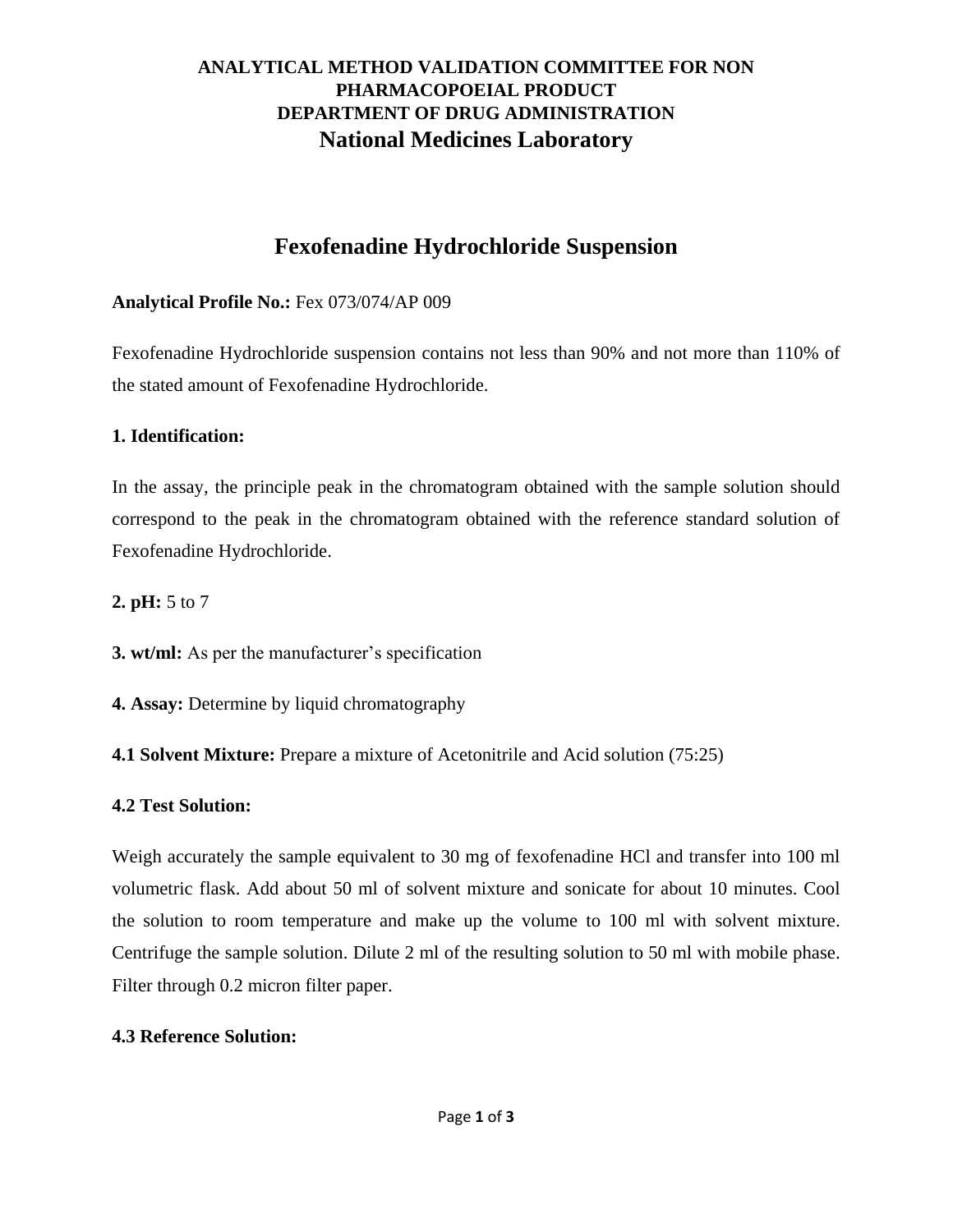### **ANALYTICAL METHOD VALIDATION COMMITTEE FOR NON PHARMACOPOEIAL PRODUCT DEPARTMENT OF DRUG ADMINISTRATION National Medicines Laboratory**

Weigh accurately about 30 mg of working standard of Fexofenadine HCl and transfer into 100 ml volumetric flask, add about 50 ml of solvent mixture and sonicate for about 10 minutes. Cool the solution to room temperature and make up the volume to 100 ml with solvent mixture. Dilute 2 ml of the resulting solution to 50 ml with mobile phase. Filter through 0.2 micron filter paper.

#### **4.4 Chromatographic system:**

| Column:                    | C18 150 X 4.6 mm Octadecylsilane (ODS) $5\mu$ |
|----------------------------|-----------------------------------------------|
| <b>Flow rate:</b>          | $1.5$ ml/min                                  |
| Wave length:               | $220 \text{ nm}$                              |
| <b>Injection volume:</b>   | $20 \mu l$                                    |
| <b>Column Temperature:</b> | $35^{\circ}$ C                                |
| Detector:                  | UV                                            |

### **Mobile phase**

**Acid solution:** Dilute 1.7 ml of glacial acetic acid with water to 1 litre.

**Buffer solution:** Dilute 15 ml of a solution containing a mixture of acetonitrile and triethylamine (1:1) with acid solution to 1 litre. Adjust the pH to 5.5 with phosphoric acid.

**Mobile phase:** Prepare a filtered and degassed mixture of Buffer solution and acetonitrile in the ratio (64:36).

### **4.5 Procedure:**

Inject the reference solution five/six times and sample solutions. The test is not valid unless the column efficiency is not less than 2000 theoretical plates. The tailing factor is not more than 2.0 and the relative standard deviation for replicate injections in not more than 2.0%.